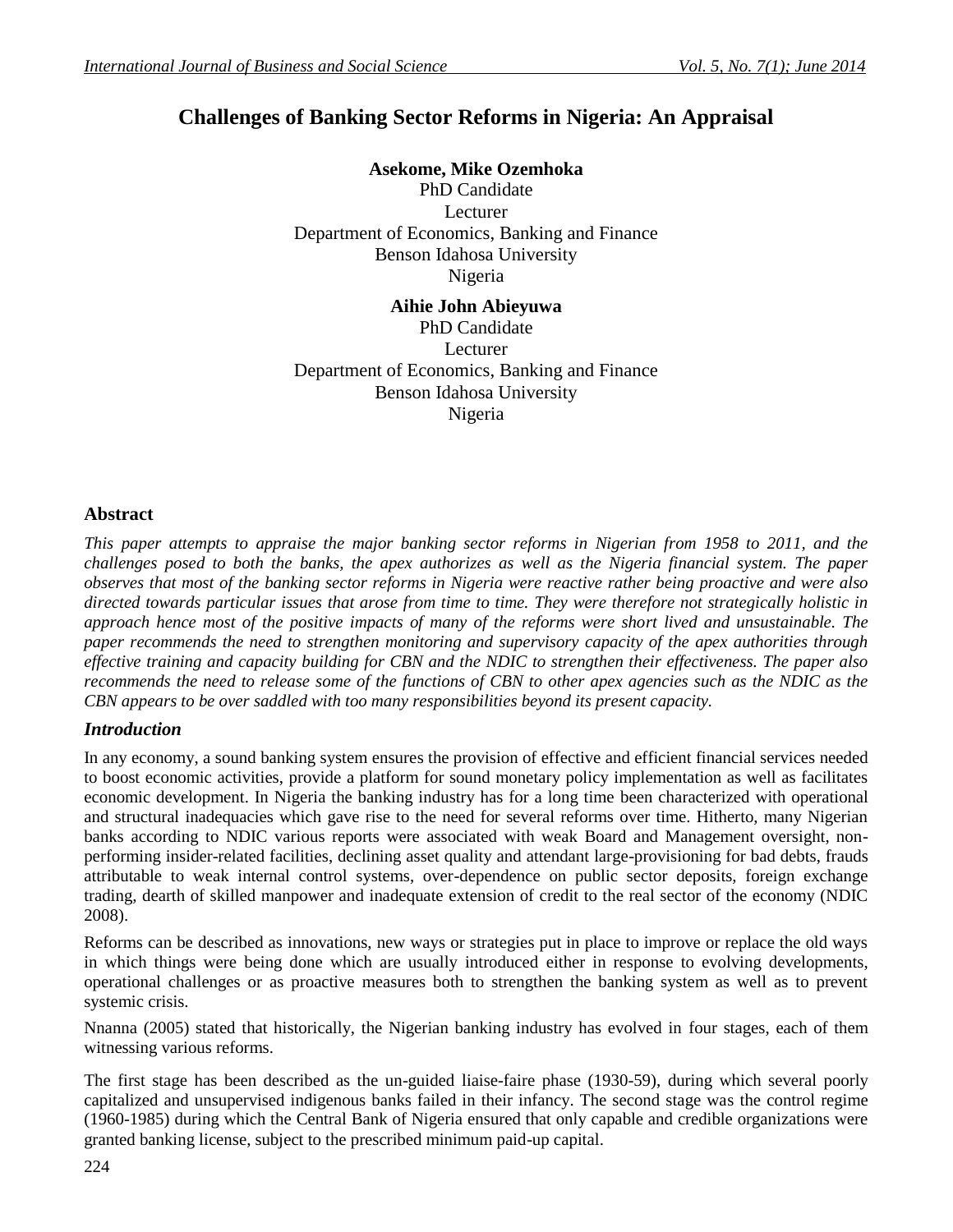The third stage was the post structural adjustment program (SAP) or de-control regime (1986-2004) during which the liberalization or free entry philosophy was over-stretched and banking licenses were approved by the political authorities without adequate credibility and capability screening. The fourth stage was the era of consolidation (2004-2009) where the minimum capital base of banks was raised to N25 billion. This led to mergers and acquisitions of several banks in the system. Presently another stage, which this paper refers to as sanitization and bail-out stage (2009-2010) has been added. The question is how effective and positively rewarding have been the outcome of the previous and the on- going reforms.

### *Objectives of this Paper*

This paper attempts to examine the banking sector reforms in Nigerian from 1958 to date, and the challenges posed to both the banks, the apex authorizes as well as the Nigeria financial system.

### *Early Reforms in the Nigerian Banking Industry (1958-2004)*

The CBN Act of 1958 established the Central Bank of Nigeria and charged it with the responsibility "to promote monetary stability and sound financial structure in Nigeria".

The major aims of the Central Bank Monetary policy were price stability, output growth, full employment and equilibrium in the balance of payment. Thus in the early years of Central Bank of Nigeria, operations was essentially that of reliance on direct tools of monetary control, such as credits (aggregate and selective), special deposits, interest rate, and issuance of stabilization securities. It was a highly regulated financial environment, a non-market operating strategy to directly control the banks aggregate credit to the economy. Entry into banking business was restricted and public sector owned banks dominated the industry. Thereafter came the deregulation period of 1986. The neo-liberal era witnessed the dismantling of the prolonged regime of economic and financial controls to make way for increased reliance on market forces in 1986. This was embedded into the so called Structural Adjustment Program (SAP). The major reforms in this era included deregulation of interest rates and exchange rate, removal of preferred sector credit allocation and free entry into banking business subject to satisfaction of various other conditions for obtaining a banking license.

In 1991, the government established the Central Bank of Nigeria (Act No 24) and the Bank and other Financial Institutions act (No 25) which contained comprehensive guidelines for bank regulation, supervision and liquidation. The liberalization of the banking industry resulted in the establishment of many new banks. Within three years, the number of banks existing in the system doubled (from 45 in 1987 to 76 in 1989) and steadily rose to (119 in 1991). The competition that resulted from the entry of new banks and the liberalization of interest rates brought about a sharp rise in minimal deposit and lending rates as well as other regulatory and management challenges. The banking environment that emerged from the reform gave rise to inefficient, risky, inadequate liquidity and poorly capitalized banks that consequently generated lower return on assets relative to the prereform period. (Sobodu and Akiode 1994). The incidence of fraud and of non-performing loans also increased with the reform as revealed by Central Bank of Nigeria (CBN) and the Nigeria deposit Insurance Corporation (NDIC) study of distress in the financial system. The quality of management which is a major determinant of bank's long-term survival (Siems 1992), and the dearth of qualified personnel to meet the challenges of sudden growth in the industry contributed to the poor health of the banking industry. This led to another distress era soon after the liberalization reforms. To further widen the scope of the liberalization of the financial sector as well as diversification of products and services, the universal banking scheme was introduced in 2001 to create a more level-playing field for financial sector operators. This was to encourage greater efficiency through economics of scale and scope towards fostering competition by opening up various areas of entry to banks as well as the provision of a wide range of products and services.

The Central bank of Nigeria (CBN) also adopted the core principles of the Basle Committee on banking supervision, including the prudential guidelines (1990) for licensed banks to promote banking soundness and financial sector stability. Consequently all the regulatory activities were coordinated through the Financial Sector Regulation and Coordinating Committee (FSRCC) under the chairmanship of the CBN. More banking laws were established to safeguards against insider abuses and promote good corporate governance.

Some of these laws include Failed Bank (Recovery of Debts) and Financial Malpractices Decree No 18 of 1994: Money Laundering Decree No 3 of 1995, foreign Exchange (Monitory and Miscellaneous Provisions) Decree No 17 of 1995.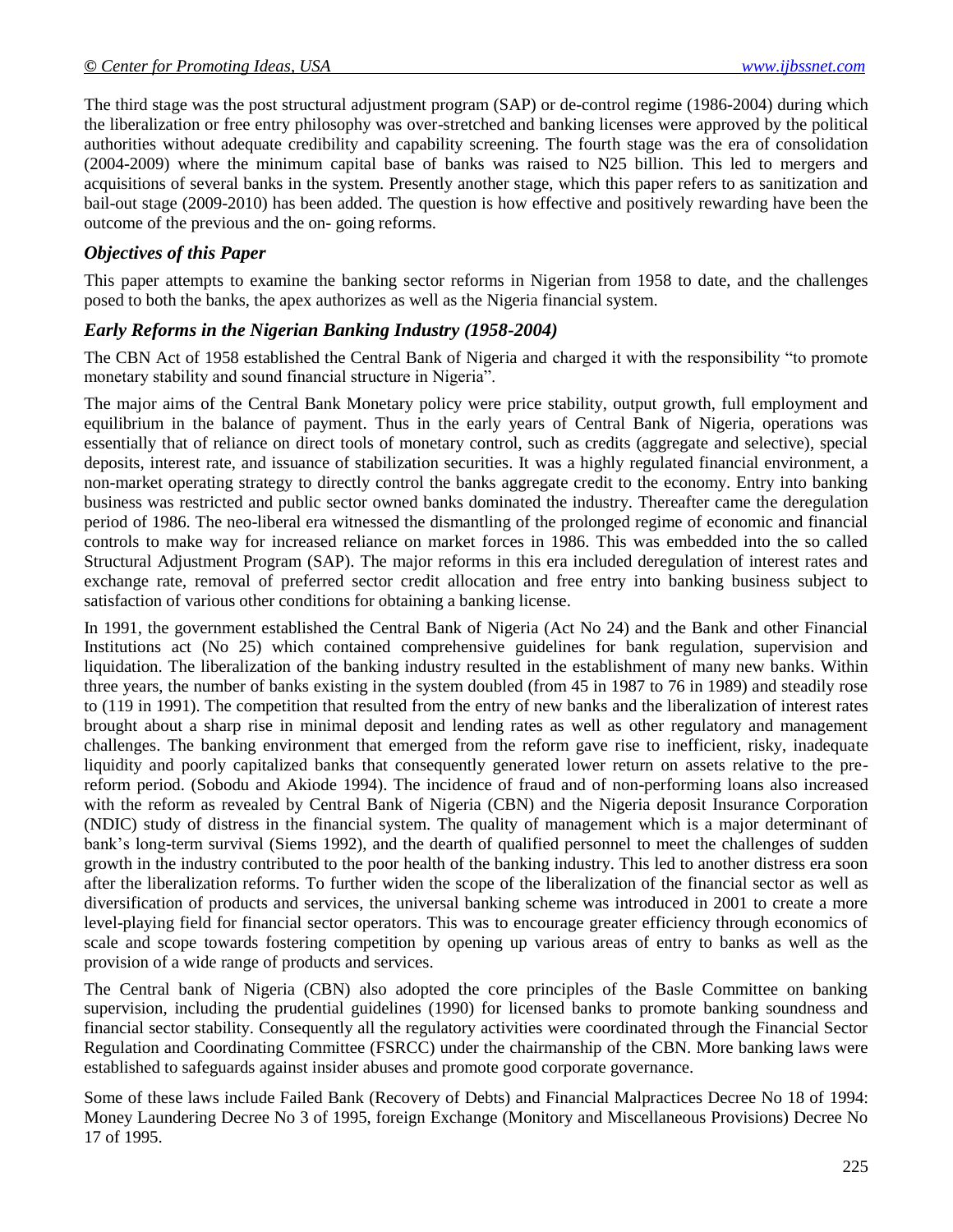In the early few years of the reform, the keen competition fostered by the deregulation provided powerful incentives for financial innovations. It also led to growth in securities trading and active interbank transactions. The 1990 prudential guidelines sought to strengthen bank supervision and promote the viability of the banking system, including new measures on bank capital adequacy, asset quality, liquidity and funds management, earnings and quality of management of banks.

However, many weaknesses, defects and challenges were still identified in the banking sector as at 2004. They include low capital base, poor asset quality, increased number of unsound banks and weak corporate governance, over-dependence on public sector deposits and foreign exchange trading as well as the neglect of small and medium scale enterprises, among others. These inadequacies led to another round of reforms in 2004.

### *The Nigeria Banking Sector Reforms in 2004*

The banking sector reforms of the year 2004 which placed emphasis on recapitalization has been generally described as banking sector consolidation in Nigeria. The main objective of the 2004 reform was to consolidate, deepen and enhance financial sector stability and competitiveness. Towards this end, CBN launched a 13 point reform agenda for the banking sector on July 6, 2004 with the main objective of recapitalizing the banks to meet a new minimum capital base of N25 billion. Other aims of the reform according to Soludo (2004) include (1) Consolidation of banking institution through mergers and acquisition: (2) adoption of a risk-focused and rule based regulatory framework, (3) adoption of zero-tolerance in the regulatory framework especially in the area of data/information rendition and reporting, (4) strict enforcement of the contingency planning and for systemic banking distress, (5) the establishment of an Asset Management Company as an important element of distress resolutions, (6) the automation process for the rendition of reforms by Banks and other financial institutions through the enhanced Financial Analysis and Surveillance System (e-FASS), (7) the promotion of the enforcement of dormant laws, especially those relating to the issuance of dud cheques, and the law relating to the vicarious liabilities of the Board members of banks in cases of failing by the banks; and (8) closer collaboration with the Economic and Financial Crime Commission (EFCC) in the establishment of the Financial Intelligence Unit (FIU); and (9) the enforcement of the anti-money laundering and other economic crime measures. (CBN: 2004)

## *Impact of the 2004 Reform on Nigeria Economic Growth*

The 2004 reforms carried out by the then Governor of Central Bank Professor Charles Soludo were to standardized the Nigerian banking system in line with global trend, the major measure was to raise the minimum capital of banks to N25 billion with effect from January, 2005. Twenty-five banks emerged from the 89 banks that existed as at June 2004. The successful banks accounted for about 93.5% of the deposit liabilities of the banking system. N406.4 billion was raised out of which N360 billion was verified and accepted by the CBN.

The process also led to the inflow of US \$652 million and 162,000 pounds sterling. (Soludo 2006). The financial market became more liquid and the market capitalization of the banking sub sector increased significantly. At the completion of the reform exercise, the liquidity engendered by the inflow of funds into the banks induced interest rates to fall drastically but this was short lived as banks later reverted to high rates of interest charged on their loans and advances. The ownership structures of the various banks were diluted and this helped to minimize insider' abuses. Nearly all the banks became publicly quoted and this led to wider regulatory oversight by the various apex authorities such as the Securities and Exchange Commission, the Nigerian Stock Exchange, the Central Bank of Nigeria and Nigeria Deposit Insurance Corporation. No doubt the recapitalization exercise boosted significantly depositor's confidence in the Nigerian banks. Year 2007 witnessed a phenomenon where Nigerian banks had grown stronger than ever before with several of them in the league of Africa's top ten banks and 12 of them rated among the world's top 100 banks. There were some banks with shareholders fund in excise of US1 billion during the year under review and had the capacity to undertake big-ticket transactions (NDIC 2007). Examples of macroeconomic indicators before and after the consolidation exercise are indicated in Table 1 below.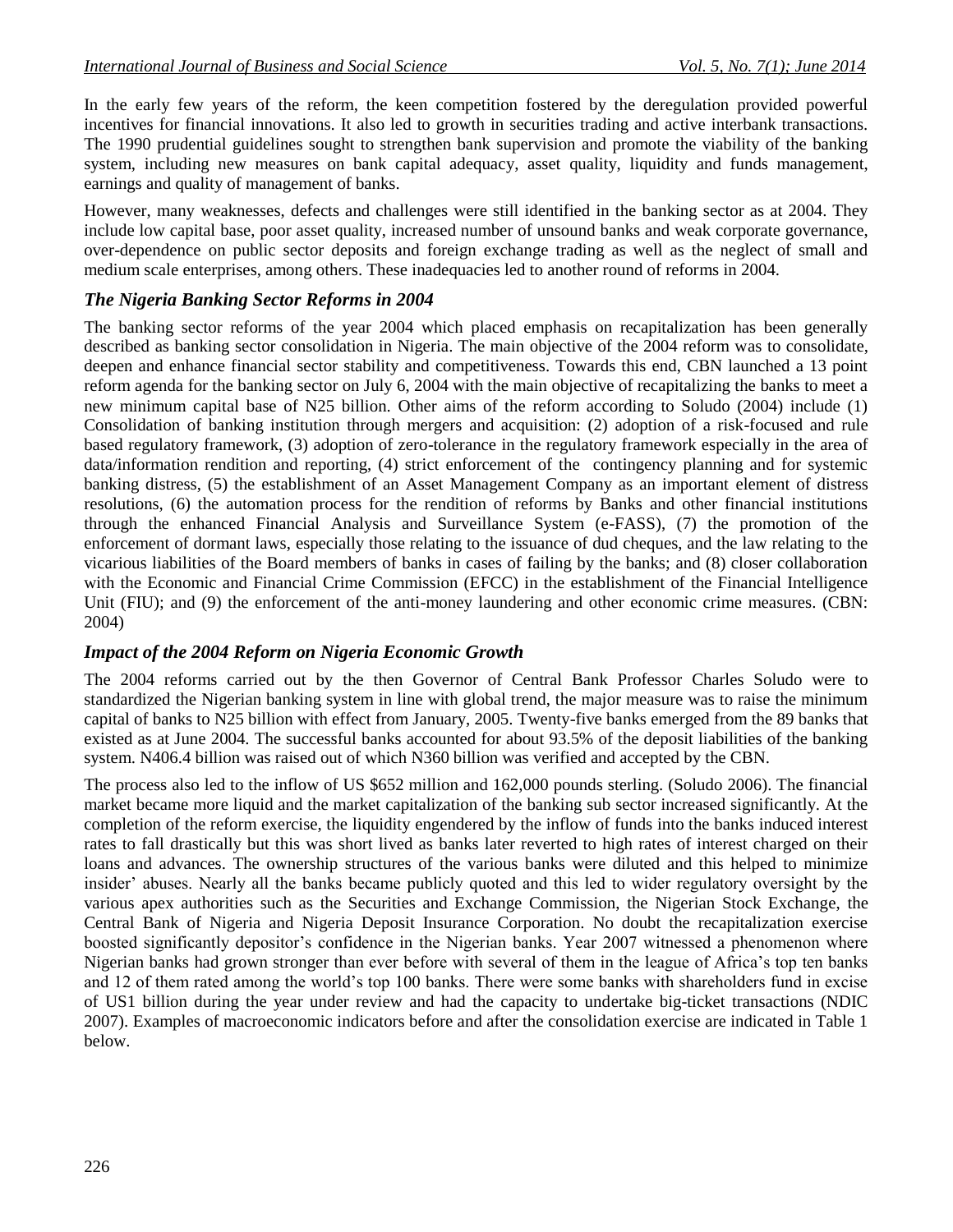| <b>Macroeconomic Indicator</b>         | 2003     | 2004     | 2005      | 2006     | 2007      | 2008      |
|----------------------------------------|----------|----------|-----------|----------|-----------|-----------|
| Gross domestic product (N'b at         | 7,19.05  | 8,563.3  | 14,572.24 | 18,222.8 | 22,907.31 | 23,842.1  |
| current market prices                  |          |          |           |          |           |           |
| No of Banks                            | 89       | 89       | 25        | 25       | 24        | 24        |
| Inflation                              | 23.8     | 15.0     | 11.9      | 8.5      | 6.6       | 15.1      |
| Total deposits of Banks (N'b)          | 1,415.8  | 1,814.75 | 2,469.07  | 3,469.07 | 5,357.2   | 8,702.0   |
| Ratio of Total Banks Deposits to       | 19.7     | 21.2     | 16.9      |          | 23.29     | 33.34     |
| $GDP\%$                                |          |          |           |          |           |           |
| Total Assets of Banks including of     | 3,365.2  | 4,046.00 | 5,463.1   |          | 13,011.60 | 19,261.02 |
| Balance Sheet Engagements (N'b)        |          |          |           |          |           |           |
| Ratio of Total Assets of Banks to      | 46.8     | 47.3     | 37.5      |          | 56.8      | 66.62     |
| GDP%                                   |          |          |           |          |           |           |
| <b>Total Loans and Leases of Banks</b> | 1,205.03 | 1,145.7  | 1,832.18  |          | 4,676.34  | 7,411.43  |
| (N'Billion).                           |          |          |           |          |           |           |

|  | Table 1: Key Macro-Economic Indicators (2003 – 2008) |  |
|--|------------------------------------------------------|--|
|--|------------------------------------------------------|--|

#### Source: NDIC (2008).

Based on statistic macroeconomic indicators as shown on the table, the banks consolidation exercise made tremendous impact on the economy. For instance total bank's deposits grew from N1,415.8 billion in 2003 to N8.702 billion in 2008 while banks deposits ratio to the GDP grew from 19.7 percent in 2003 to 33.34 percent in 2008. In a similar vein, Banks total assets to the GDP grew from 46.8 percent in 2003 to 66.62 percent in 2008. The Banks total loans and leases also grew from N1,205.03 billion in 2003 to N7,411.43 in 2008 while according to the NDIC (2008) report, total banks branch network grew from 4,579 in 2007 to 5,134 in 2008.

Specifically, some of the key areas where reforms impacted positively include capital adequacy, ownership structure, in flow of foreign investment and enhancement of public confidence on the banking sector.

According to NDIC (2008) reports, the aggregate paid – up share capital in the Nation's banking industry increased from N119.7 billion in 2003 to N141.87 billion as at the end of the recapitalization exercise in 2005. The capital to risk weighted assets ratio improved from 13.16% in 2004 to 21.25% in 2005. There was also substantial increase in adjusted shareholders fund from N289.83 billion in 2004 to N682.13 billion in 2005, while as at 2008, the Industry shareholders funds increased by 26.91% from N1.712 trillion in 2007 to N2,789 trillion (NDIC 2008).

Thus the recapitalization exercise had a salutary impact on the performance of the banking industry. Within 3 years of the consolidation exercise the total assets of banks grew by 61.53% between 2006 and 2007. By 2008 the growth had increased by 48%. The growth in total deposit liabilities was about 56.6% compared to the 38% growth in the previous year. This further increased by 62% in year 2009.

During the consolidation exercise, there were significant inflows of direct foreign investment into the banking sector amounting to over US \$1 billion (117 billion) in 2007. Six (6) Nigerian Banks accessed a total of US \$2 billion through Global Depository Receipts which indicated signs of investor growing confidence in the economy at the time.

However, in spite of this impressive performance by the Banks, there were still a lot of weaknesses identified in NDIC (2008) report such as:- weak Board and Management oversight, inaccurate financial reporting, poor bookkeeping practices, non-performing insider-related facilities, declining asset quality and attendant large provisioning requirement, inadequate debt recovery efforts, significant exposures to the capital market through share loans to individuals and marginal loans to stock broking firms as well as frauds attributable to weak internal control systems NDIC (2008). This showed that the perceived gains from this major reform did not provide a sustainable remedy to the apparently intractable problems in the Nigeria banking sector as the sector still faced a lot of challenges.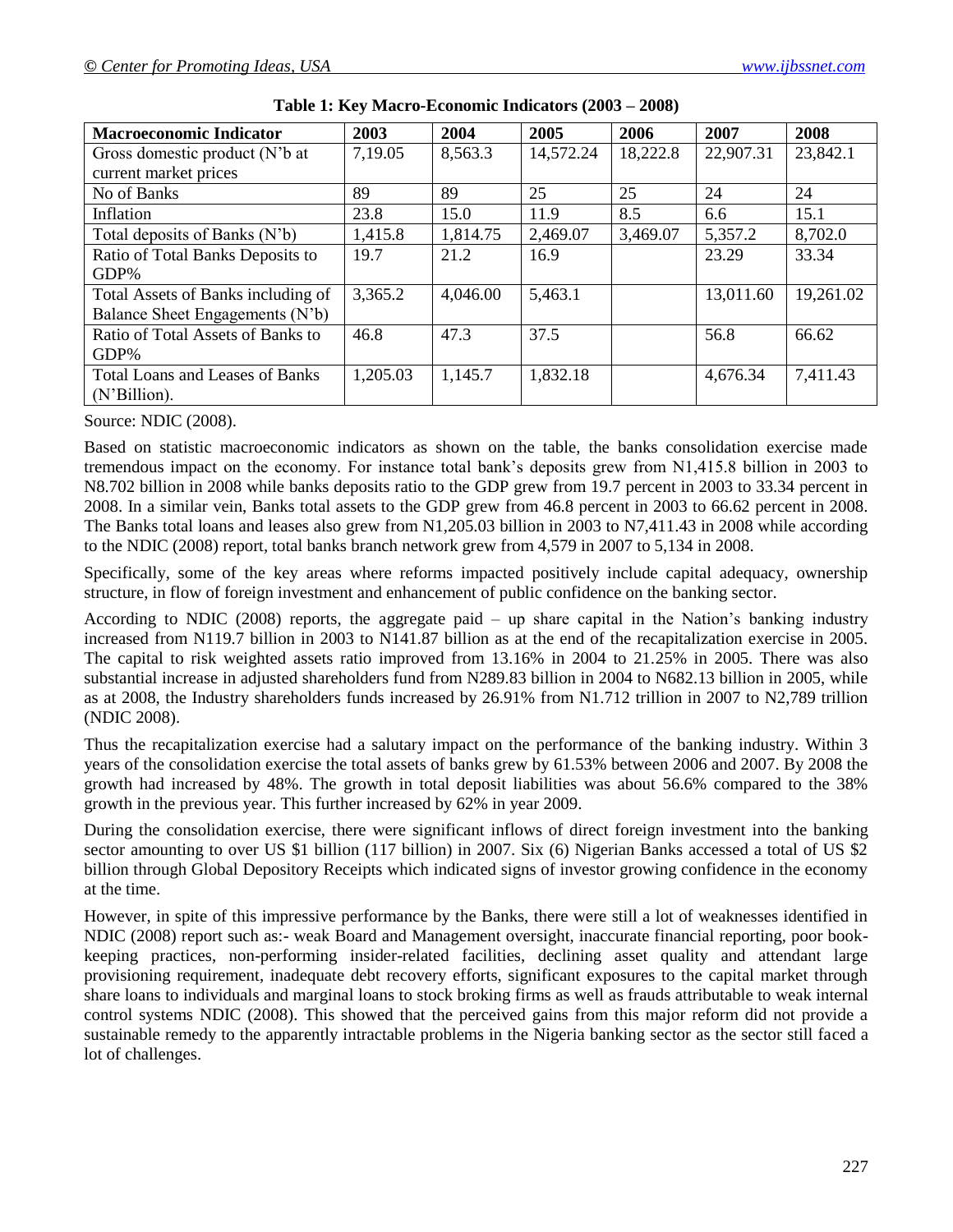## *Challenges Arising from Banking Sector Reforms*

Notwithstanding the apparent lapses and inadequacies associated with the outcome of the various reforms, no doubt some of these reforms have been able to address some of the contemporary issues at the time they were instituted as well as exposing weaknesses that needed to be further addressed both on the part of the banks, apex regulatory authorities and the general public in various ways.

Our close review of the banking sector reforms in Nigeria shows that reforms at various stages were directed towards particular issues that arose from time to time rather than being strategically holistic in approach. They appear to be more of fire brigade approach which sooner or later remains incapable for resolving long term issues in a highly dynamic and fast globalizing industry.

The earliest reforms between 1958 and 1986 were more regulatory in nature. While the second stage of reforms between 1986 to 2004 were more deregulatory in nature commencing from the era of the Structural Adjustment Program which paved the way for interest rates deregulation, relaxing of strict conditions for the establishment of banks (free entry and exit) and many other financial institutions.

With the entry of a large number of banks, expanding branch network and sophisticated growth in the deployment of information technology and global influence on financial services across borders, the outcome of the second stage of banking reforms brought about more challenges and greater demand for effective supervision, capital adequacy, board and management incompetence, insider abuses, high level of non performing risk assets as well as liquidity problems.

## *The 2009 Banking Reforms*

The unsatisfactory trend in the banking sector leading for a stress by NDIC in 2008 may have indeed led to the 2009 audit examination of Banks, jointly conducted by CBN/NDIC. The outcome of the exercise revealed according to the CBN, that at least 10 out of 24 banks were found to be in grave liquidity problem. Their capital base had been eroded due to high level of non-performing loans, poor corporate governance practices, lax credit administration process, and non-adherence to the banks' credit risk management practices (Sanusi 2009).

The then Central Bank Governor (Sanusi Lamido Sanusi) commenced his tenure and reforms by wielding his big stick to remove the Chief Executive Officers and Directors of eight troubled banks and with no clear agenda rather that what can be described as sanitizing the banking sector which according to him includes the determination of the tenure of chief executive officers of banks in Nigeria, the commencement of Islamic Banking, abolition of universal banking and the categorization of banks into regional, national and international banks, Islamic Banking, the effective take-off of the Asset Management Corporation of Nigeria (AMCON), bank categorization and abolition of Universal Banking. The categorization implies that banks will be structured into Regional Banks with minimum capital of N15 billion, the National Banks with a minimum paid up capital of N25 billion; and thirdly, the International Banks, operating in and outside Nigeria, with a minimum capital base of N100 billion with a view that the different banks will focus on different risks.

## *Comments on the Banking Reforms in Nigeria*

Notwithstanding the controversial issues regarding these new set of reforms, some gains have also been recorded. Initially the enforcement of huge provisioning for non-performing assets led to bank losses as at the end of the 2009 financial year. This situation has since been reversed even in the first quarter of 2010 financial report of most banks. While some troubled banks like Union Bank; AfriBank and Wema Bank made profits in the first quarter of 2010. Union Bank Plc rose from a loss of N281.2 billion at the end of 2009 to a profit after tax of N3.3 billion. Wema Bank Plc made N795 million pre-tax profit in the first quarter of 2010 compared to the loss of N2.0 billion in 2009.

Having examined the various reforms, limited positive impacts, recurring short comings and inability to resolve banking problems in Nigeria, it would appear that much of the apparent failure of the reforms to achieve sustainable results rest on the apex regulatory, monitoring and supervisory activities because of possible weak capacity for effective supervision and implementation of the reformed agenda. This could be attributed to either that rely on short term measures (fire brigade approach) or they lack the foresight or competence to handle the complexity of issues regarding banking supervision.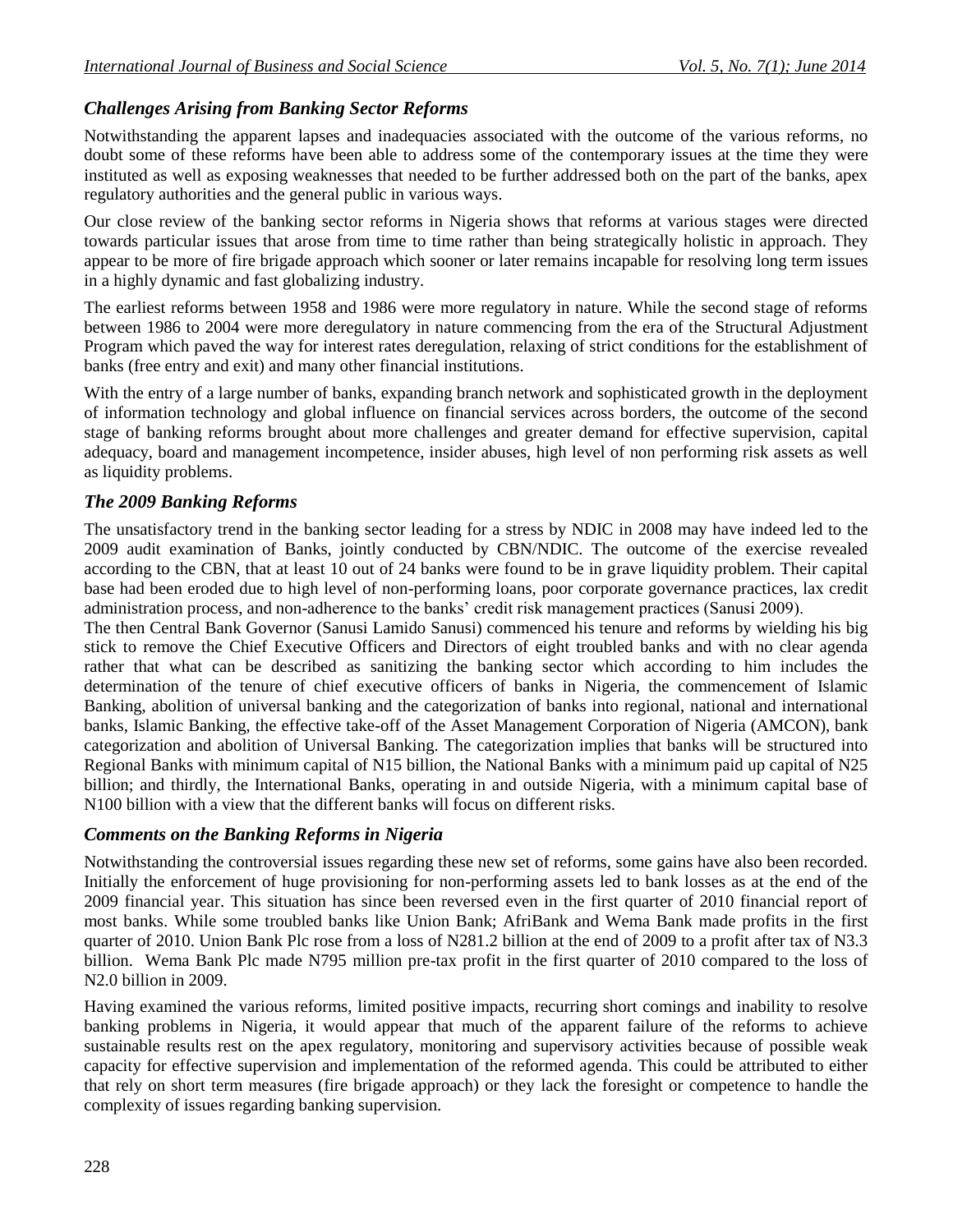Secondly, the problems of the banking sector itself may not be unconnected with Government macroeconomic policy instability which most often puts bank management on its toes which could affect both the banks and their customers business with negative consequences some of which make the banks to attempt to devise short cuts to avoid compliance.

### *Recommendations*

The Central Bank of Nigeria (CBN) should embark on long term strategic and proactive planning for reforms rather than the fire brigade short term approach of dealing with serious and sensitive issues. The CBN and the Nigeria Deposit Insurance Corporation (NDIC) should strengthen its capacity through training and deployment of up-to-date technology for bank supervision, collection and analysis of the true financial and management situations of banks. They should hire and retain the services of experienced professionals to support or complement their roles. Training and development of employees are essential, if employees are to perform maximally and add value. All banks should evolve a comprehensive Risk Management Framework (RMF) which should aim at ensuring that (1) individuals who take or manage risks clearly understand them (2) Bank's risk exposure is within the limits established by the Board of Directors (3) Sufficient capital should be available to cushion risk taken (4) Risk based supervision should also be intensified (5) Strong asset quality measures are necessary (6) Risk taking decisions are explicitly in line with the business strategies and objectives set by the bank as well as by the apex regulatory authorities (NDIC, 2005).

The CBN appears to be saddled with too many responsibilities, some of which can be ceded to NDIC particularly the financial supervision and surveillance of banks. The CBN itself should then concentrate mainly on monetary policy which directly affects the economy of the nation.

### *Conclusion*

The paper observes that most of the frequent reforms in the Nigerian Banking system seem to be reactive rather than proactive and the unsustainable positive impact of the frequent reforms may closely be associated the Nigeria Government policy instability that are consequently incapable of addressing banking sector deficiencies on a long term perspective. The paper also observes the apparent weakness and incapacity of the CBN to effectively carry out its supervisory functions and recommends the need for training and capacity building for CBN and the NDIC to strengthen their capacity. The paper also recommends the need to release some of the functions of CBN to other apex agencies such as the NDIC as the CBN appears to be over saddled with too many responsibilities beyond its present capacity.

### *References*

BOFID (1991): A Publication of the Federal Republic of Nigeria Official Gazette: Lagos.

- CBN (1958): Banking Act Central Bank of Nigeria
- Central Bank of Nigeria (2005): Banking supervision annual Report. A publication of the Central Bank of Nigeria, Abuja.
- CBN (1995): Money Laundering decree No. 3 1995.
- CBN (1994): Failed banks (recovery of debts) and Financial Malpractices decree No. 18, 1994.
- CBN (1995) Foreign exchange (monitoring and miscellaneous provisions) decree no. 17, 1995.
- NDIC Nigeria Deposit Insurance Corporation (2005): Annual report. A publication of the Nigeria Deposit Insurance Corporation Garki Abuja.
- Nigeria Deposit Insurance Corporation (2008): Annual report. A publication of the Nigeria Deposit Insurance Corporation Garki Abuja.
- Nnanna, O.J. (2005): Beyond bank consolidation: The impact on society in CBN 4<sup>th</sup> Monetary policy conference.
- Umoru D. and S.S. Umar (2008): Bank Reforms: The problems and prospects of recapitalization in the banking industry in Nigeria: all Nations Press; Benin City.
- Unugbro A.O. (2009): Banks and banking management in Nigeria; Mindex publishing Company Ltd, Benin City.
- Sanusi L.S. (2009): Why we sack five Bank CEOs: Press Conference held on 14<sup>th</sup> August at the CBN Headquarters Abuja.
- Soludo C.C. (2005): The outcome of the Banking Sector Recapitalization and the way forward for the undercapitalized banks: Press Conference held on the 16 January at the CBN Headquarters Abuja.
- Siems T. (1992): Quantifying Management's Role in Bank Survival: Federal Bank of Dallas Economic Review, First Quarter, 1987. Sobodu and Akiode (1994)